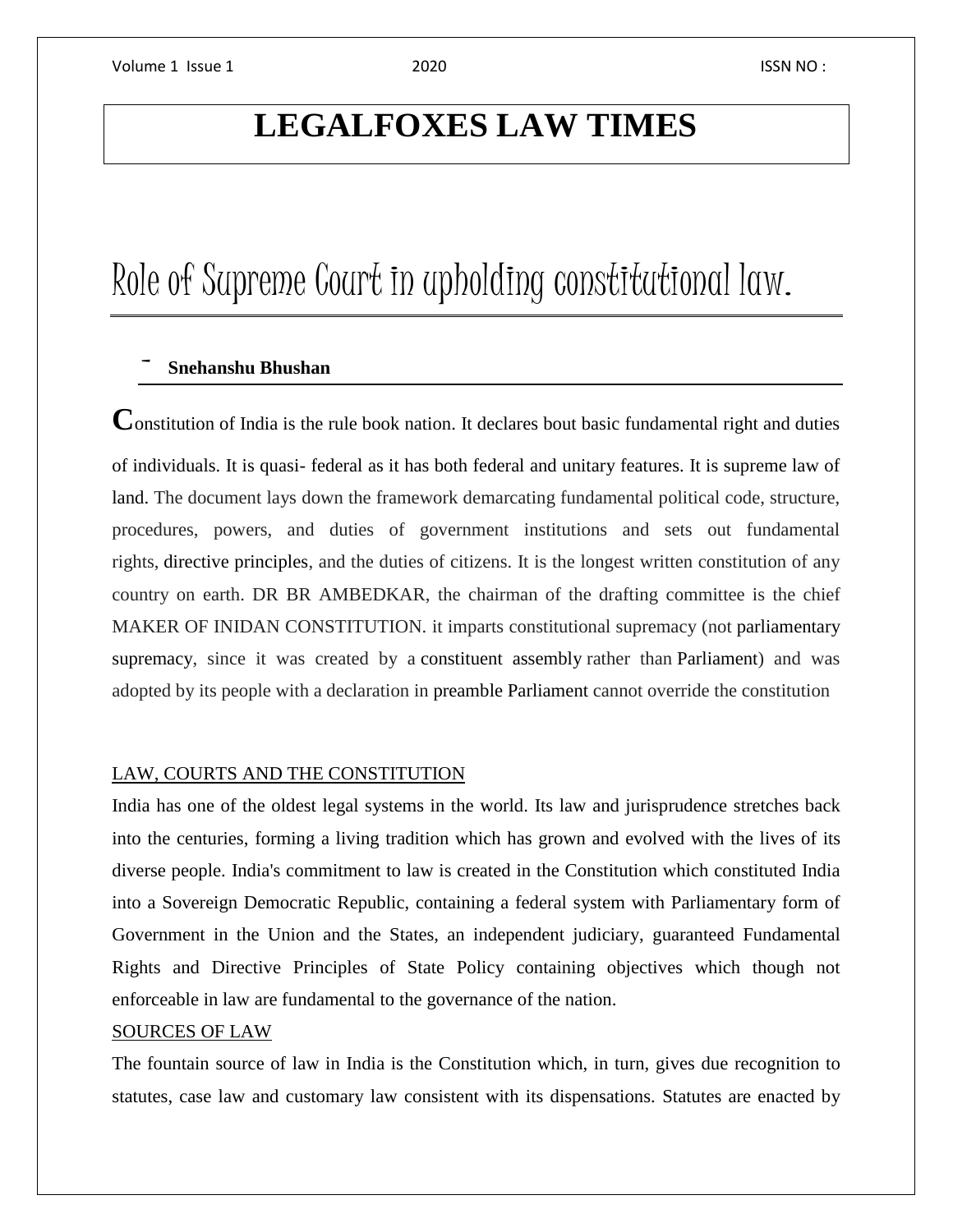Parliament, State Legislatures and Union Territory Legislatures. There is also a vast body of laws known as subordinate legislation in the form of rules, regulations as well as by-laws made by Central and State Governments and local authorities like Municipal Corporations, Municipalities, Gram Panchayats and other local bodies. This subordinate legislation is made under the authority conferred or delegated either by Parliament or State or Union Territory Legislature concerned. The decisions of the Supreme Court are binding on all Courts within the territory of India. As India is a land of diversities, local customs and conventions which are not against statute, morality, etc. are to a limited extent also recognized and taken into account by Courts while administering justice in certain spheres.

#### ENACTMENT OF LAWS

The Indian Parliament is competent to make laws on matters enumerated in the Union List. State Legislatures are competent to make laws on matters enumerated in the State List. While both the Union and the States have power to legislate on matters enumerated in the Concurrent List, only Parliament has power to make laws on matters not included in the State List or the Concurrent List. In the event of repugnancy, laws made by Parliament shall prevail over law made by State Legislatures, to the extent of the repugnancy. The State law shall be void unless it has received the assent of the President, and in such case, shall prevail in that State.

#### APPLICABILITY OF LAWS

Laws made by Parliament may extend throughout or in any part of the territory of India and those made by State Legislatures may generally apply only within the territory of the State concerned. Hence, variations are likely to exist from State to State in provisions of law relating to matters falling in the State and Concurrent Lists.

### **JUDICIARY**

One of the unique features of the Indian Constitution is that, notwithstanding the adoption of a federal system and existence of Central Acts and State Acts in their respective spheres, it has generally provided for a single integrated system of Courts to administer both Union and State laws. At the apex of the entire judicial system, exists the Supreme Court of India below which are the High Courts in each State or group of States. Below the High Court's lies a hierarchy of Subordinate Courts. Panchayat Courts also function in some States under various names like Nyaya Panchayat, Panchayat Adalat, Gram Kachheri, etc. to decide civil and criminal disputes of petty and local nature. Different State laws provide for different kinds of jurisdiction of courts.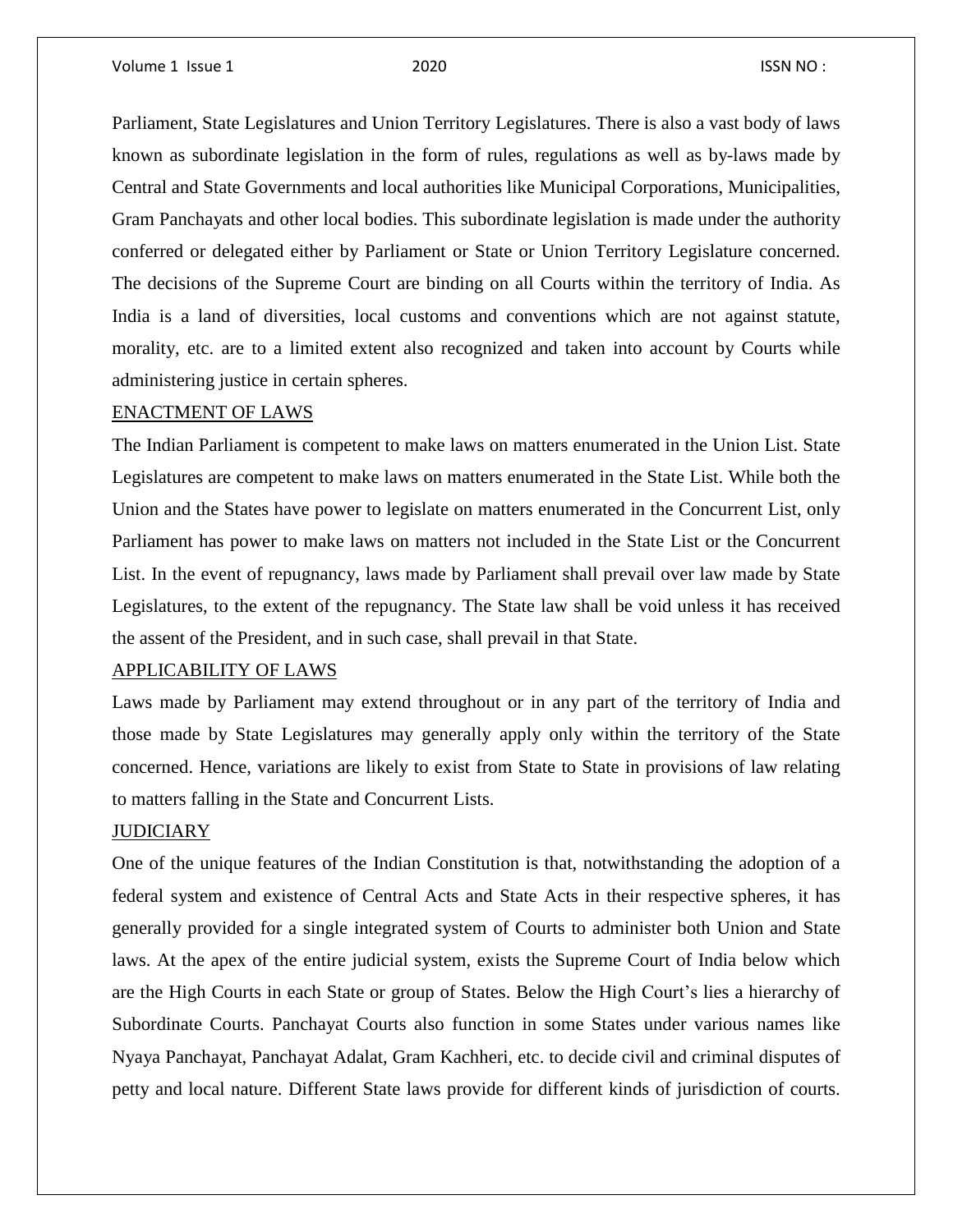Each State is divided into judicial districts presided over by a District and Sessions Judge, which is the principal civil court of original jurisdiction and can try all offences including those punishable with death. The Sessions Judge is the highest judicial authority in a district. Below him, there are Courts of civil jurisdiction, known in different States as Munsifs, Sub-Judges, Civil Judges and the like. Similarly, the criminal judiciary comprises the Chief Judicial Magistrates and Judicial Magistrates of First and Second Class.

#### CONSTITUTION OF SUPREME COURT

On the 28th of January, 1950, two days after India became a Sovereign Democratic Republic, the Supreme Court came into being. The inauguration took place in the Chamber of Princes in the Parliament building which also housed India's Parliament, consisting of the Council of States and the House of the People. It was here, in this Chamber of Princes that the Federal Court of India had sat for 12 years between 1937 and 1950. This was to be the home of the Supreme Court for years that were to follow until the Supreme Court acquired its own present premises.

The inaugural proceedings were simple but impressive. They began at 9.45 a.m. when the Judges of the Federal Court - Chief Justice Harilal J.Kania and Justices Saiyid Fazl Ali, M. Patanjali Sastri, Mehr Chand Mahajan, Bijan Kumar Mukherjea and S.R.Das - took their seats. In attendance were the Chief Justices of the High Courts of Allahabad, Bombay, Madras, Orissa, Assam, Nagpur, Punjab, Saurashtra, Patiala and the East Punjab States Union, Mysore, Hyderabad, Madhya Bharat and Travancore-Cochin. Along with the Attorney General for India, M.C. Setalvad were present the Advocate Generals of Bombay, Madras, Uttar Pradesh, Bihar, East Punjab, Orissa, Mysore, Hyderabad and Madhya Bharat. Present too, were Prime Minister, other Ministers, Ambassadors and diplomatic representatives of foreign States, a large number of Senior and other Advocates of the Court and other distinguished visitors.

Taking care to ensure that the Rules of the Supreme Court were published and the names of all the Advocates and agents of the Federal Court were brought on the rolls of the Supreme Court, the inaugural proceedings were over and put under part of the record of the Supreme Court.

After its inauguration on January 28, 1950, the Supreme Court commenced its sittings in a part of the Parliament House. The Court moved into the present building in 1958. The building is shaped to project the image of scales of justice. The Central Wing of the building is the Centre Beam of the Scales. In 1979, two New Wings - the East Wing and the West Wing - were added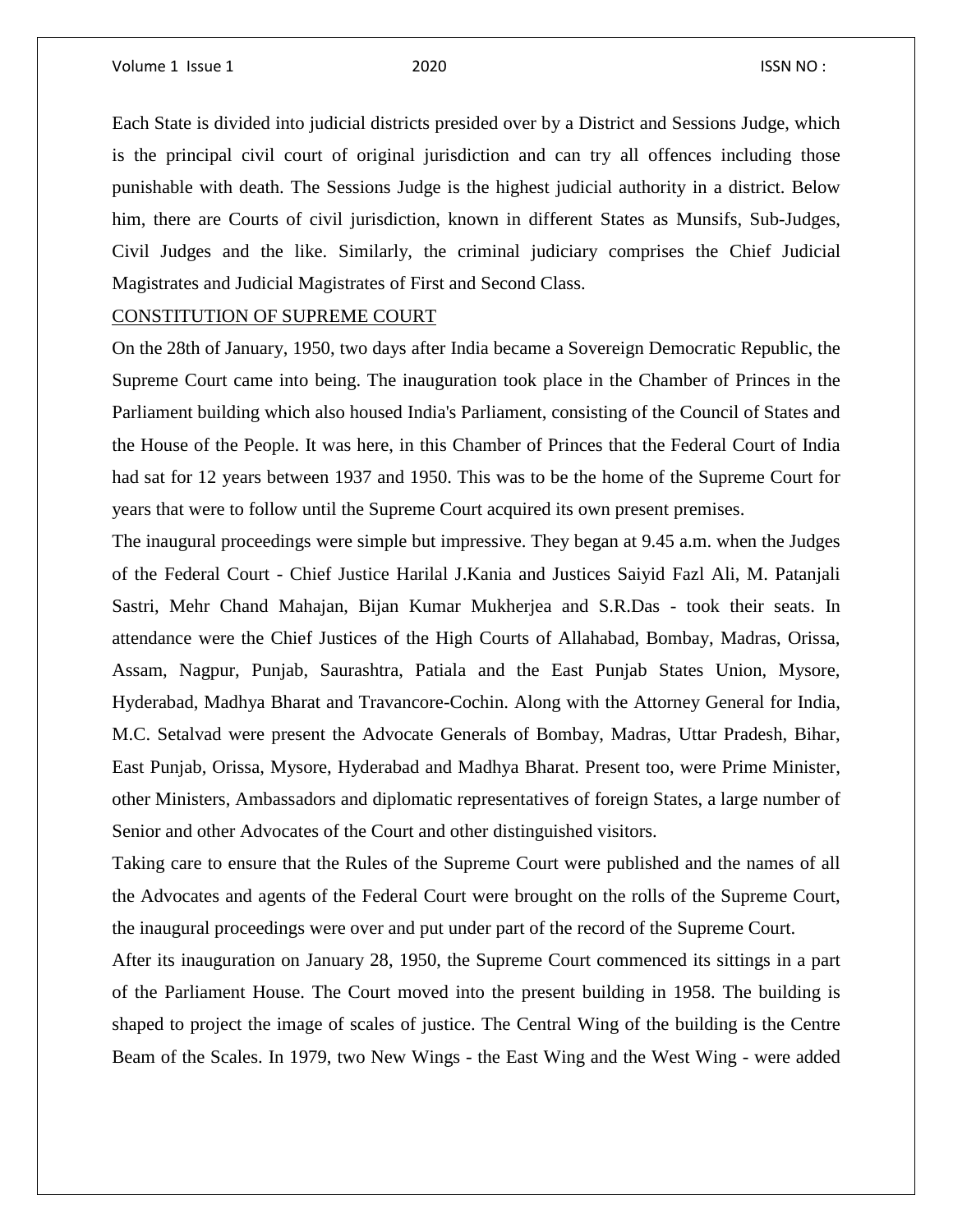to the complex. In all there are 15 Court Rooms in the various wings of the building. The Chief Justice's Court is the largest of the Courts located in the Centre of the Central Wing.

The original Constitution of 1950 envisaged a Supreme Court with a Chief Justice and 7 puisne Judges - leaving it to Parliament to increase this number. In the early years, all the Judges of the Supreme Court sat together to hear the cases presented before them. As the work of the Court increased and arrears of cases began to cumulate, Parliament increased the number of Judges from 8 in 1950 to 11 in 1956, 14 in 1960, 18 in 1978, 26 in 1986 and 31 in 2008 (current strength). As the number of the Judges has increased, they sit in smaller Benches of two and three - coming together in larger Benches of 5 and more only when required to do so or to settle a difference of opinion or controversy.

The Supreme Court of India comprises the Chief Justice and not more than 30 other Judges appointed by the President of India. Supreme Court Judges retire upon attaining the age of 65 years. In order to be appointed as a Judge of the Supreme Court, a person must be a citizen of India and must have been, for at least five years, a Judge of a High Court or of two or more such Courts in succession, or an Advocate of a High Court or of two or more such Courts in succession for at least 10 years or he must be, in the opinion of the President, a distinguished jurist. Provisions exist for the appointment of a Judge of a High Court as an Ad-hoc Judge of the Supreme Court and for retired Judges of the Supreme Court or High Courts to sit and act as Judges of that Court.

The Constitution seeks to ensure the independence of Supreme Court Judges in various ways. A Judge of the Supreme Court cannot be removed from office except by an order of the President passed after an address in each House of Parliament supported by a majority of the total membership of that House and by a majority of not less than two-thirds of members present and voting, and presented to the President in the same Session for such removal on the ground of proved misbehavior or incapacity. A person who has been a Judge of the Supreme Court is debarred from practicing in any court of law or before any other authority in India.

The proceedings of the Supreme Court are conducted in English only. Supreme Court Rules, 1966 are framed under Article 145 of the Constitution to regulate the practice and procedure of the Supreme Court.

#### SUPREME COURT REGISTRY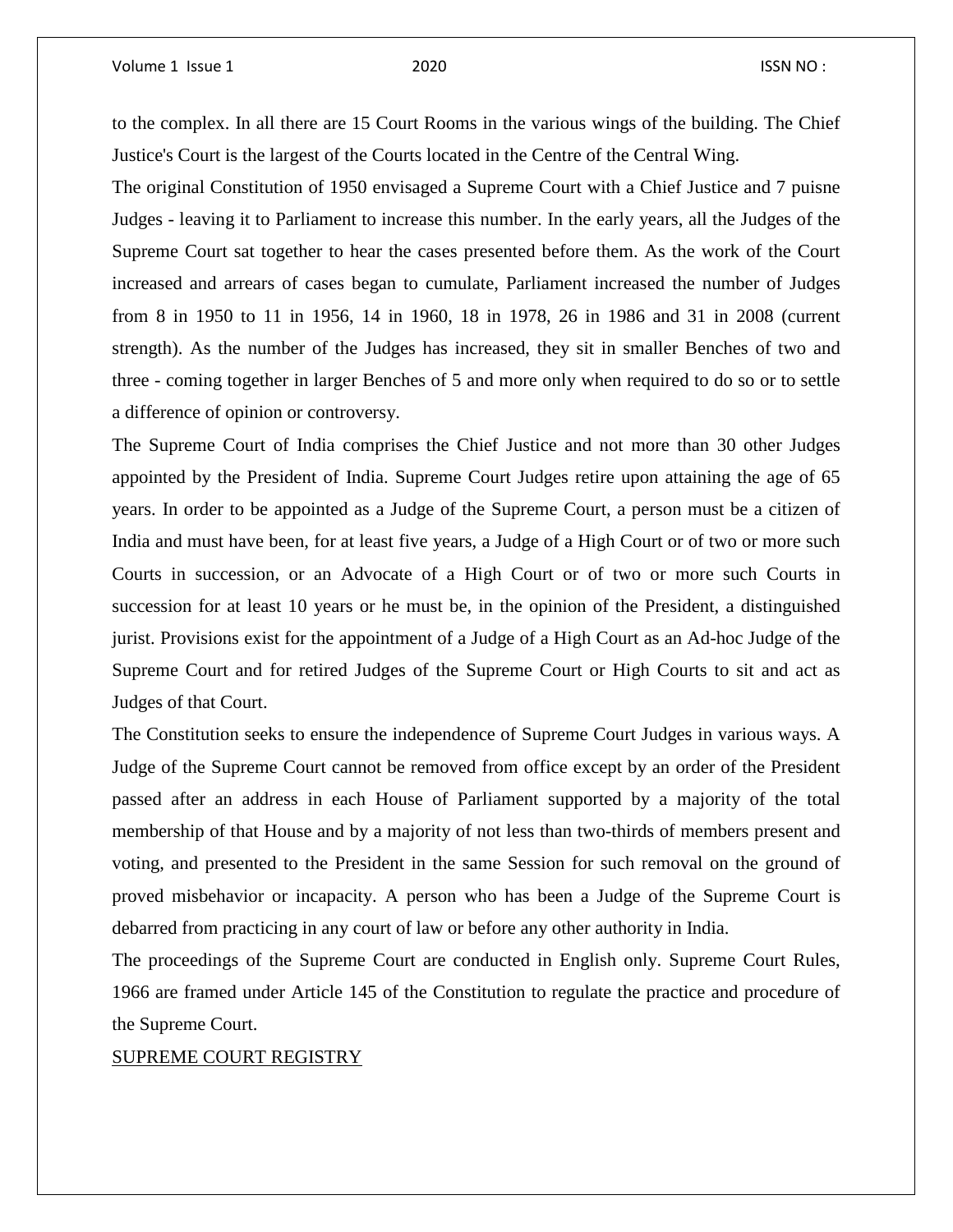The Registry of the Supreme Court is headed by the *Secretary General* who is assisted in his work by seven Registrars, and twenty one Additional Registrars etc. Article 146 of the Constitution deals with the appointments of officers and servants of the Supreme Court Registry. ATTORNEY GENERAL

The Attorney General for India is appointed by the President of India under Article 76 of the Constitution and holds office during the pleasure of the President. He must be a person qualified to be appointed as a Judge of the Supreme Court. It is the duty of the Attorney General for India to give advice to the Government of India upon such legal matters and to perform such other duties of legal character as may be referred or assigned to him by the President. In the performance of his duties, he has the right of audience in all Courts in India as well as the right to take part in the proceedings of Parliament without the right to vote. In discharge of his functions, the Attorney General is assisted by a Solicitor General and four Additional Solicitors General.

#### SUPREME COURT ADVOCATES

There are three categories of Advocates who are entitled to practice law before the Supreme Court of India:-

#### (i) SENIOR ADVOCATES

These are Advocates who are designated as Senior Advocates by the Supreme Court of India or by any High Court. The Court can designate any Advocate, with his consent, as Senior Advocate if in its opinion by virtue of his ability, standing at the Bar or special knowledge or experience in law the said Advocate is deserving of such distinction. A Senior Advocate is not entitled to appear without an Advocate-on-Record in the Supreme Court or without a junior in any other court or tribunal in India. He is also not entitled to accept instructions to draw pleadings or affidavits, advise on evidence or do any drafting work of an analogous kind in any court or tribunal in India or undertake convincing work of any kind whatsoever but this prohibition shall not extend to settling any such matter as aforesaid in consultation with a junior.

#### (ii) ADVOCATES-ON-RECORD

Only these Advocates are entitled to file any matter or document before the Supreme Court. They can also file an appearance or act for a party in the Supreme Court.

#### (iii) OTHER ADVOCATES